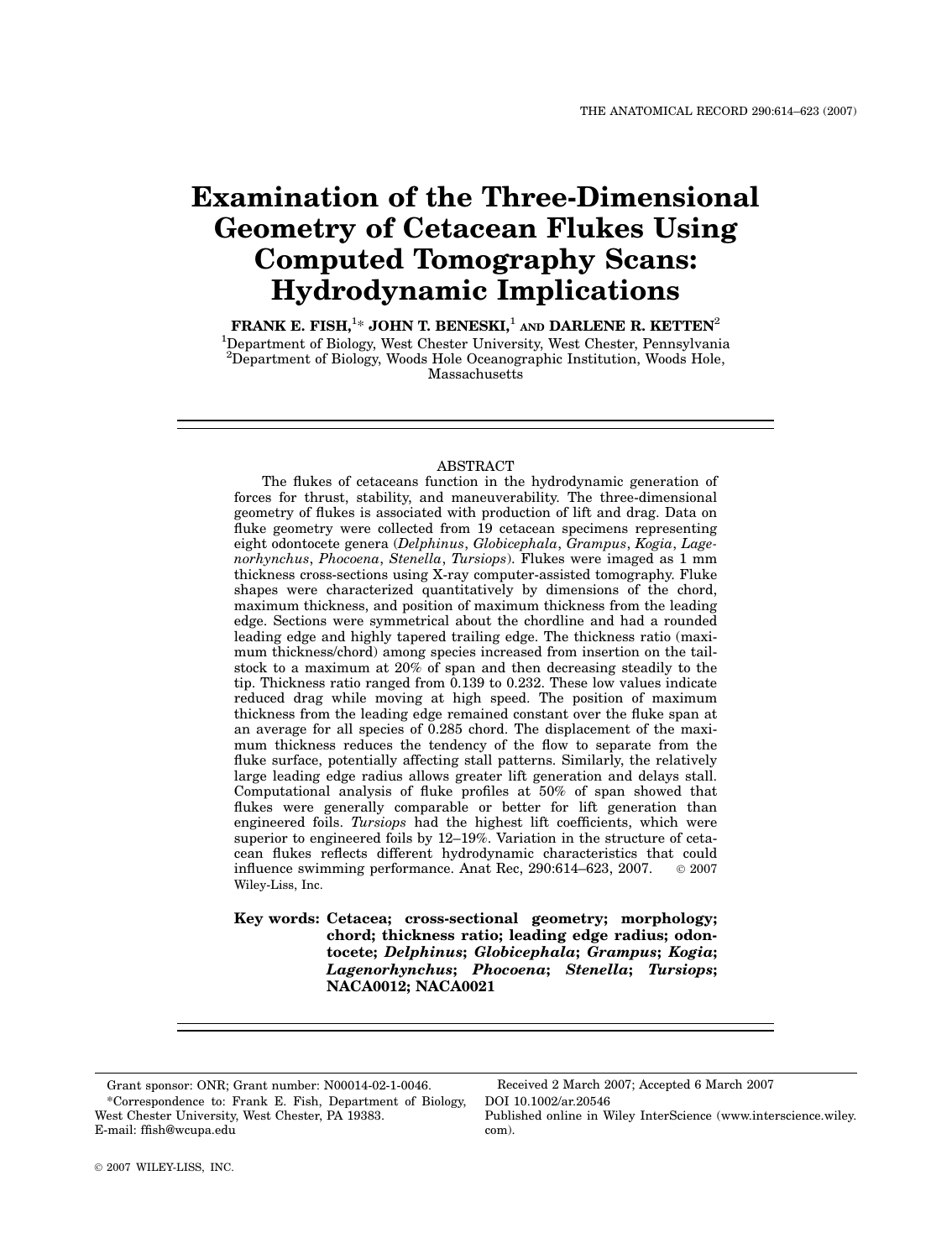The morphological design of organisms affects their locomotor performance. The external shape of the body is in intimate contact with the environmental medium. Animals that move through water must contend with momentum transfer in a highly dense fluid. Such constraints place severe selection pressures on body shape to facilitate economical and efficient movement in water, particularly at high speed. The similarity that fish display in body design and propulsive mode with cetaceans is considered a prime example of evolutionary convergence (Howell, 1930). Such convergence is associated with constraints imposed on animals by the physical environment and with selection for morphological, physiological, and behavioral adaptations for swimming that maximizes energy economy and thrust production (Daniel and Webb, 1987; Schultz and Webb, 2002).

Members of the order Cetacea (i.e., whales, dolphins, porpoises) are characterized as high-speed swimmers (Lang and Daybell, 1963; Fish and Rohr, 1999; Rohr et al., 2002) possessing both flukes and flippers (see Cooper et al., 2007, this issue, on cetacean flipper anatomy). The propulsive structures of cetaceans are the flukes. The flukes are lateral extensions of the distal tail. Structurally, the flukes are composed of fibrous connective tissue (Felts, 1966). Biomechanically, the flukes act like a pair of wings (Vogel, 1994). Thrust is generated as a component of an anteriorly directed lift force as the flukes are vertically oscillated (Fish, 1998a,b). Despite the importance of the flukes as the sole propulsive device, there has been limited research into the anatomical design of these structures.

Felts (1966) and Purves (1969) described the composition of the soft tissue anatomy of the flukes. The flukes are composed of a cutaneous layer, a subcutaneous blubber layer, a ligamentous layer, and a core of dense fibrous tissue. The bulk of the fibrous tissue is composed of collagen fibers, which are arranged in horizontal, vertical, and oblique bundles.

Data were presented on the geometry of the flukes for various species of cetaceans (Lang, 1966; Purves, 1969; van Oosanen and Oosterveld, 1989; Bose and Lien, 1989; Bose et al., 1990; Fish, 1998b; Fish and Rohr, 1999). Cross-sectional profiles of the flukes along the longitudinal axis display a conventional streamlined foil profile with a rounded leading edge and long tapering trailing edge. This shape is crucial for generation of lift for thrust, while minimizing drag (Lighthill, 1970; Vogel, 1994). The flukes are symmetrical about the chord (Lang, 1966; Bose et al., 1990).

The cross-sectional profile of the flukes is similar to symmetrical engineered foils (Fish, 1998b). The resemblance to engineered foils suggests that the flukes would be able to produce high lift with low drag at high angles of attack. This performance would be possible because the shape of the fluke section would permit water flow to move cleanly over its surface. In addition, the symmetrical design of the fluke profiles indicates that thrust is generated on both up- and down-strokes (Fish, 1993, 1998a).

This study provides a detailed quantitative description of the geometry of cetacean flukes. By using CT scans (computer assisted tomography), finely detailed geometric data can be collected without damage to the specimen. The data can be reassembled digitally to determine the three-dimensional geometry of a complex structure



Fig. 1. Three-dimensional reconstruction of dolphin fluke from sequential 1-mm computed tomography scans.

(Fig. 1). In addition, the digitized geometry can be used in computational aero- and hydrodynamic models to assess performance associated with morphology. The flukes of various species are compared to identify morphological differences and determine levels of hydrodynamic performance, based on the specific geometry of fluke profiles.

## MATERIALS AND METHODS

The flukes from 19 cetacean specimens representing eight odontocete genera were obtained from dead stranded animals collected by the New Jersey Marine Mammal Stranding Center (Brigantine, NJ). Species included one common dolphin (Delphinus delphis), one long-finned pilot whale (Globicephala melaena), two Risso's dolphins (Grampus griseus), two pygmy sperm whales (Kogia breviceps), two Atlantic white-sided dolphins (Lagenorhynchus acutus), seven harbor porpoises (Phocoena phocoena), one spotted dolphin (Stenella sp.), and three bottlenose dolphins (Tursiops truncatus).

Animals were transported to the University of Pennsylvania School of Veterinary Medicine, New Bolton Center for necropsy. Flukes were removed from the carcass, sealed in plastic bags, and subsequently frozen at 19°C and stored at West Chester University. Flukes remained frozen as they were transported to Woods Hole Oceanographic Institution for CT scanning. The flukes were thawed before scanning. Flukes were laid flat on the scanner table, using plastic wedges and Styrofoam sheets for support. Flukes were oriented dorsal side up and scanned in the spanwise direction from fluke tip to tip. This orientation permitted images of cross-sections to be analyzed directly.

CT scans were obtained on a Siemens Volume Zoom CT scanner at the Woods Hole Oceanographic Institution Ocean Imaging Center. Spiral protocols for data acquisition with 0.5- to 1-mm detector collimation at 1 mm/sec table feeds were used. All images were reconstructed in two formats (i.e., using conventional soft tissue and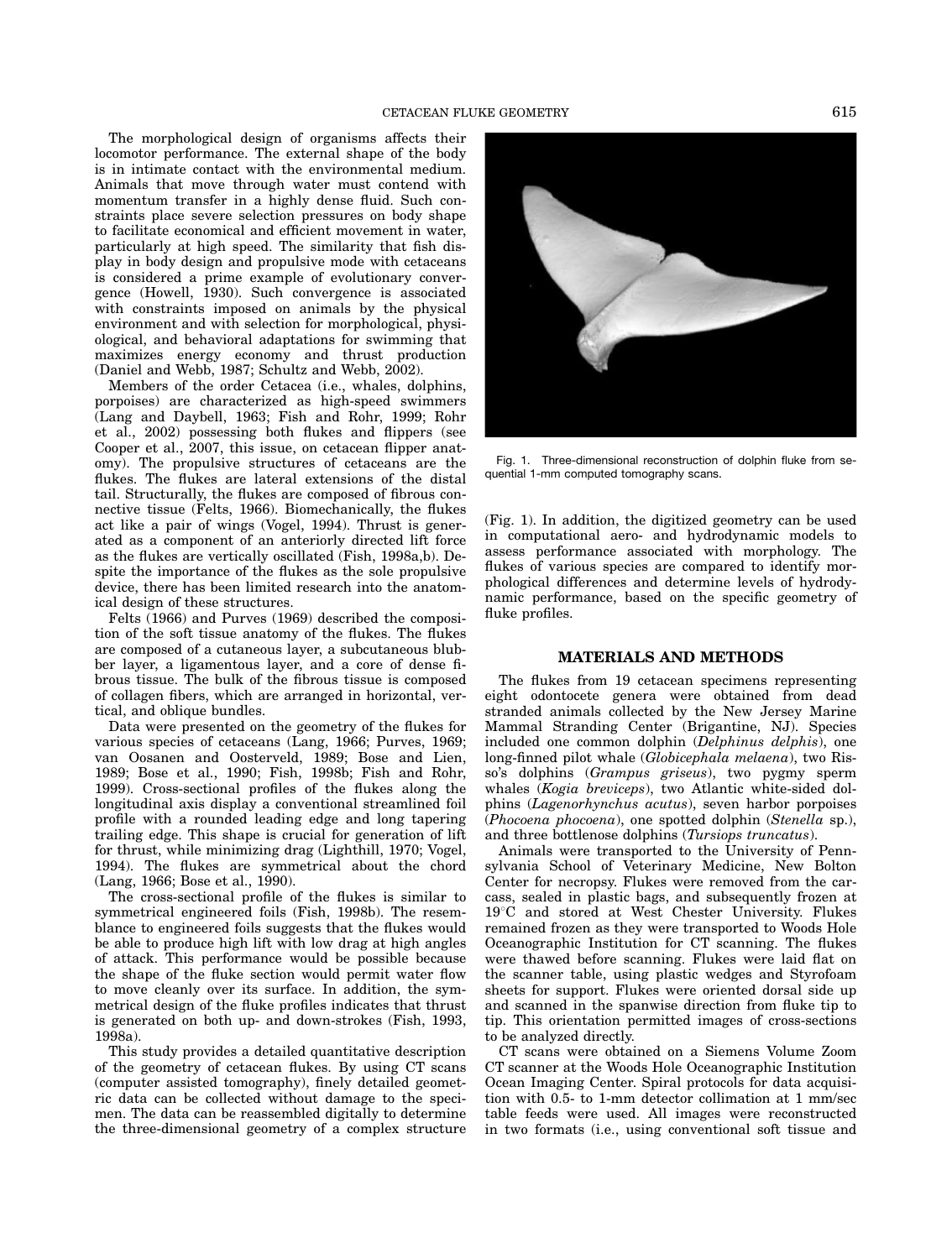

Fig. 2. Cross-section dimensions of fluke computed tomography image. The light blue line (C) is the chordline, the red line is the maximum thickness (T), and the green line is the distance to the maximum thickness from the leading edge (shoulder, S). The black line is the

leading edge radius (LER), which is determined from radius of the blue circle that connects tangency points of the leading edge with the upper and lower surfaces of the cross-section.



Fig. 3. Linear measurements of the Stenella sp. fluke showing changes in the chord (C), maximum thickness, and the shoulder (S).

ultra-high kernels). Image reformats were provided as 512 matrix DICOM outputs. A 10-fold expansion of the attenuation scale was applied to the data to improve discrimination of higher density components of structural elements as well as to eliminate artifacts from any potential metallic inclusions in the tissues. Images, in some instances, were reconstructed at  $100-\mu$  slice intervals to provide data-based enhancements of the tissues under investigation. With these parameters, the maximum in-plane resolution was 0.35 mm at 2% of the modulation transfer function. This provided image data sets with isotropic  $100 \mu/side$  voxels. Prior studies suggest  $25 \mu$  in-plane pixel resolutions are possible, but a conservative nominal resolution is 50  $\mu$ .

Raw attenuation data were archived onto both CD and magneto-optical disks for all scans. Raw data were stored as a  $1,024 \times 1,024$  attenuation matrix coded in 4,096 levels of attenuation. Image files were produced in  $512 \times 512$ matrices with attenuations compressed and represented visually as a 256 gray scale. Enlargements of image files are ''empty magnifications''; therefore, retaining raw attenuation data allows data-based magnifications for maximum visual information. Images were also archived on disk and printed as conventional CT films.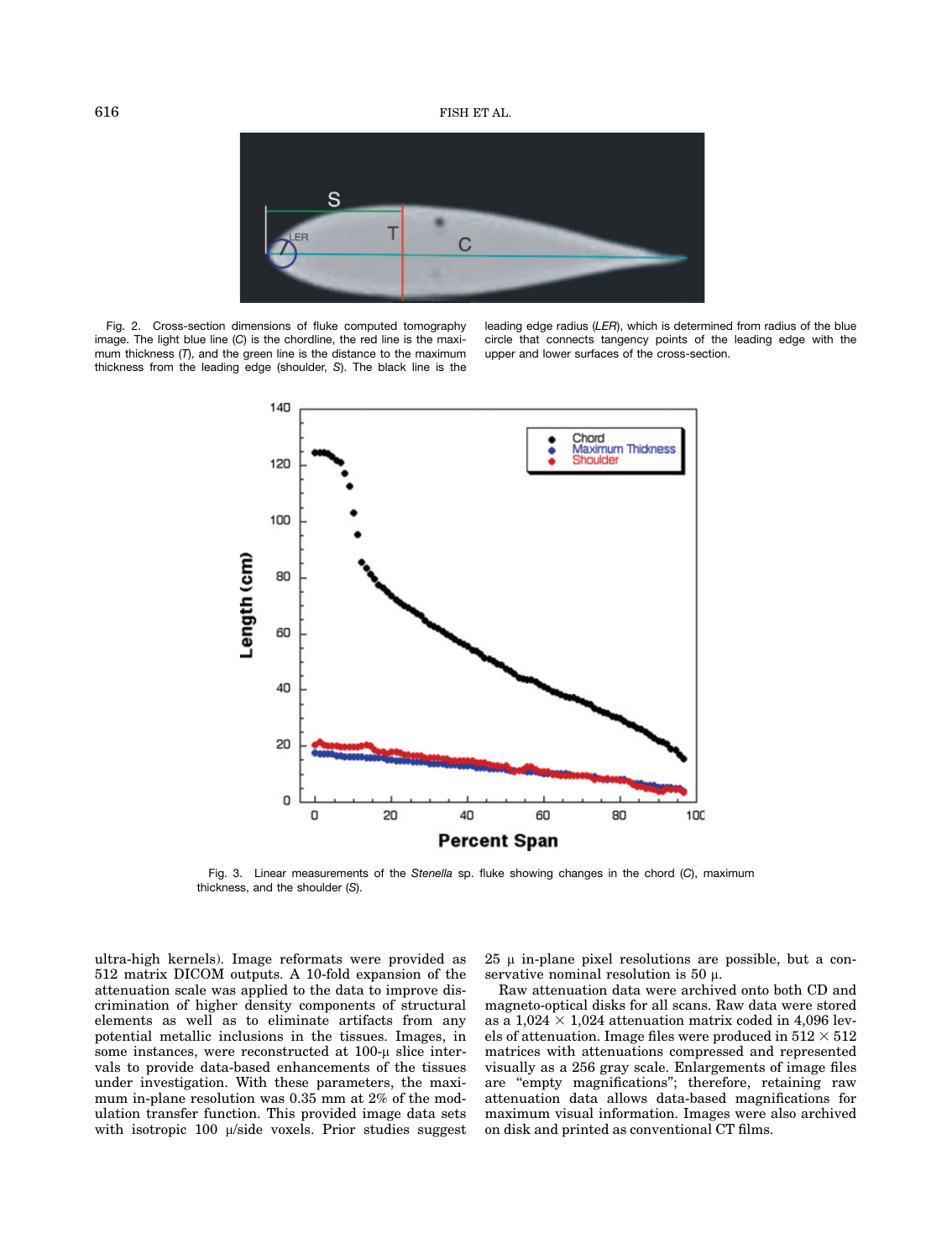

Fig. 4. Distribution of thickness ratio (TR) over the span of the fluke.



Fig. 5. Mean $\pm$ SD of thickness ratio (TR) over the span of the fluke. Maximum thickness occurs at 20%. Fluke thickness decreases regularly toward the tip.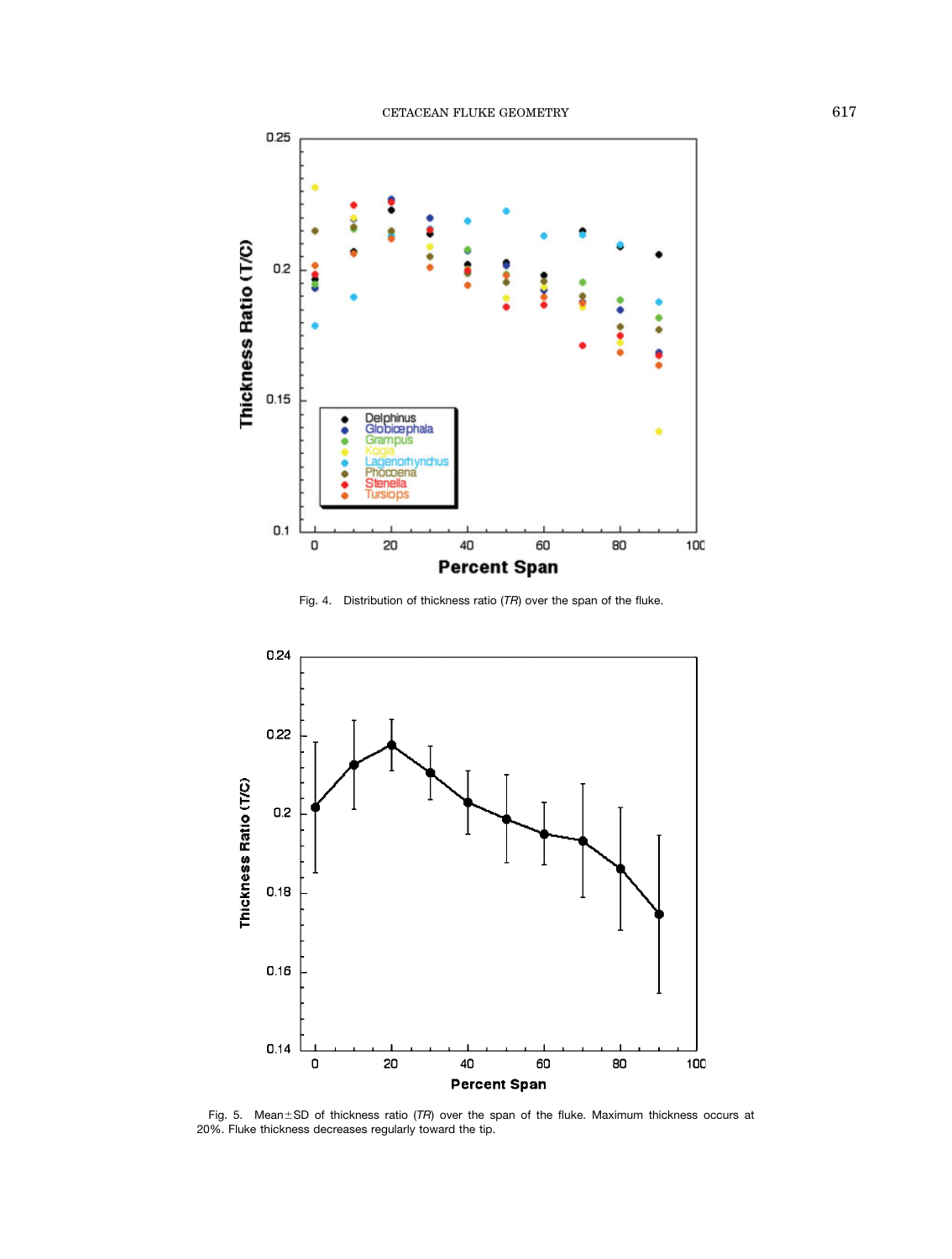

Fig. 6. Plot of the shoulder position (SP) as a function of the percent of span. The solid line indicates mean SP for the pooled sample of all species.

| TABLE 1. Leading edge radius for eight species |  |  |  |  |  |
|------------------------------------------------|--|--|--|--|--|
| of cetaceans                                   |  |  |  |  |  |

| <b>Species</b>        | Leading edge<br>radius (mean $\pm$ SD) |  |  |
|-----------------------|----------------------------------------|--|--|
| Delphinus delphis     | 0.034                                  |  |  |
| Globicephala melaena  | 0.039                                  |  |  |
| Grampus griseus       | $0.037 \pm 0.001$                      |  |  |
| Kogia breviceps       | $0.046 \pm 0.007$                      |  |  |
| Lagenorhynchus acutus | $0.038 \pm 0.001$                      |  |  |
| Phocoena phocoena     | $0.041 \pm 0.007$                      |  |  |
| Stenella sp.          | 0.032                                  |  |  |
| Tursiops truncatus    | $0.035 \pm 0.004$                      |  |  |

DICOM images of fluke cross-sections were analyzed using ImageJ software (NIH version 1.3). Measurements were made along the span of a single fluke from each specimen; the span is the distance from the insertion of the fluke on the tailstock to the fluke tip. Dimensions of the fluke cross-sectional profiles included chord length, maximum thickness, shoulder, and leading edge radius (Fig. 2). The fluke chord  $(C)$  was measured as the centerline distance from the leading to trailing edges of the flukes. The maximum thickness  $(T)$  was measured as maximum vertical distance between upper and lower surfaces of the flukes. The shoulder (S) was measured as the distance of T from the leading edge. The radius of curvature of the leading edge  $(LER)$  is the radius of a circle that connects tangency points of the leading edge

with the upper and lower surfaces of the cross-section (Hurt, 1965). The center of the circle is a point on the chord line for a symmetrical foil. A circle template was used on images of fluke cross-sections to determine radius of the leading edge, as animals were of different sizes, comparisons of morphology were made using ratios. The thickness ratio ( $TR = T/C$ ) and shoulder position  $(SP = S/C)$  indicate hydrodynamic performance relating to the generation of lift and drag for foil sections (von Mises, 1945; Hoerner, 1965). LER (leading edge radius) was presented also as a proportion of C.

Due to differences in numbers of individuals per species and size of flukes for each species, comparisons were made using means  $(\pm SD)$ . Comparisons among species were made at intervals of 10% of fluke span from the insertion of the fluke on the tailstock (0%) to the position at 90% of span toward the tip.

Lift coefficients  $(C<sub>L</sub>)$  of fluke profiles were calculated using an Airfoil Analysis v1.0.2 (RLM Software). The analysis is an inviscid panel method. Calculations were performed on the digital coordinates for the surface geometry of cross-sections at 50% of fluke span. Lift coefficients were computed for fluke profiles at angles of attack of 5 degrees and 10 degrees. Lift coefficients for fluke profiles were compared with standard aerodynamic symmetrical foil sections (NACA 0012, NACA 0021). As there are accurate data for lift coefficients of these engineered foils, they served as standards to evaluate the lift performance of the fluke profiles and could be used to validate the Airfoil Analysis program.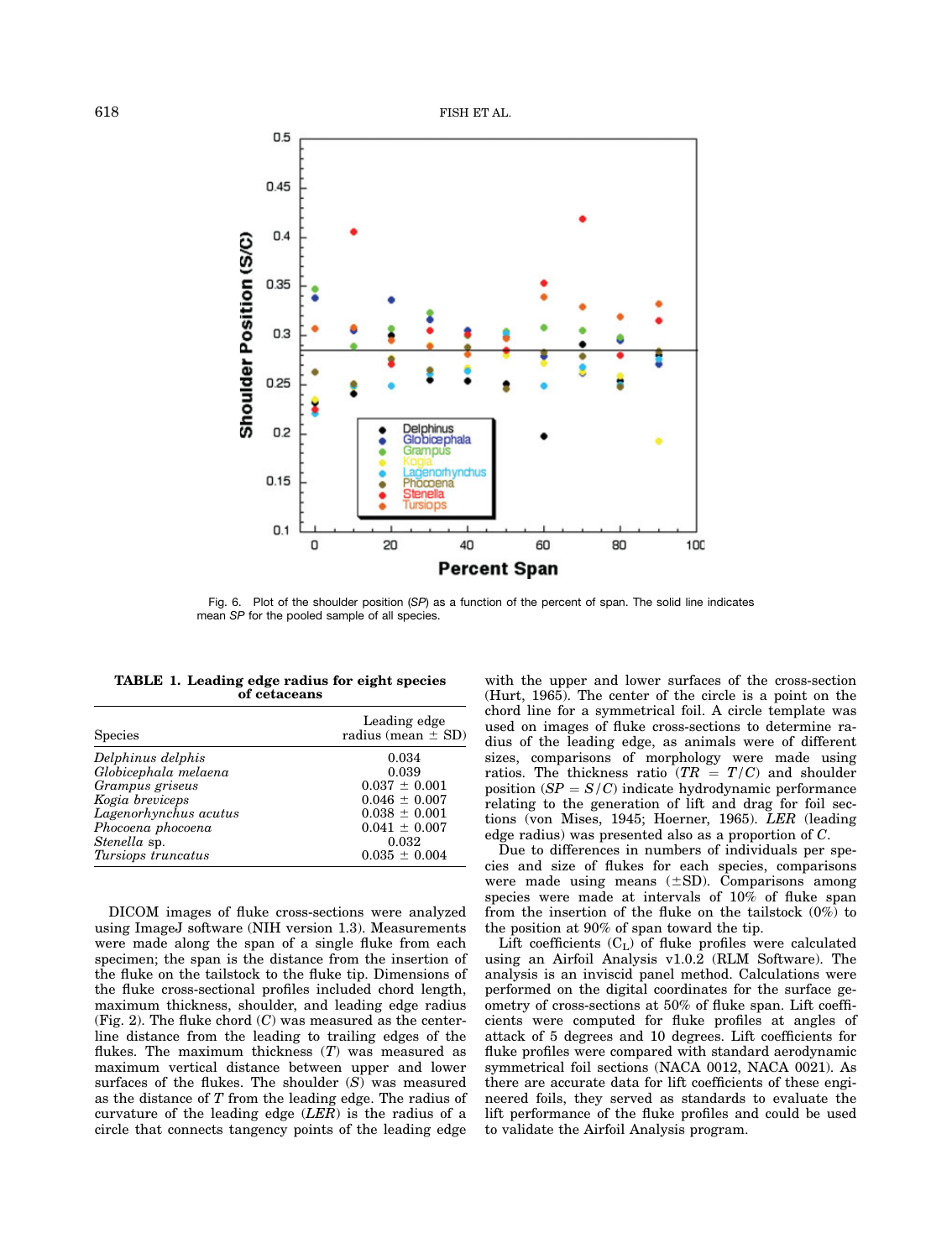

Fig. 7. Comparison of lift coefficients (C<sub>L</sub>) among species and standard engineered foils at angles of attack of 5 degrees and 10 degrees.



Fig. 8. Overlay of NACA 63-021 foil from Abbott and von Doenhoff (1949) in blue on fluke section for Stenella sp. The fluke section has approximately the same outline as the NACA foil.

## RESULTS

In cross-section, the flukes displayed a blunt and rounded leading edge and a thin, tapering trailing edge. Cross-sectional profiles were symmetrical about the

chord (Fig. 2). Chord  $(C)$ , maximum thickness  $(T)$ , and maximum thickness position (S) showed a nonuniform decrease distally (Fig. 3). C was largest close to the tailstock for approximately the first 10% of the span. It is also in this region where C shows the largest decrease.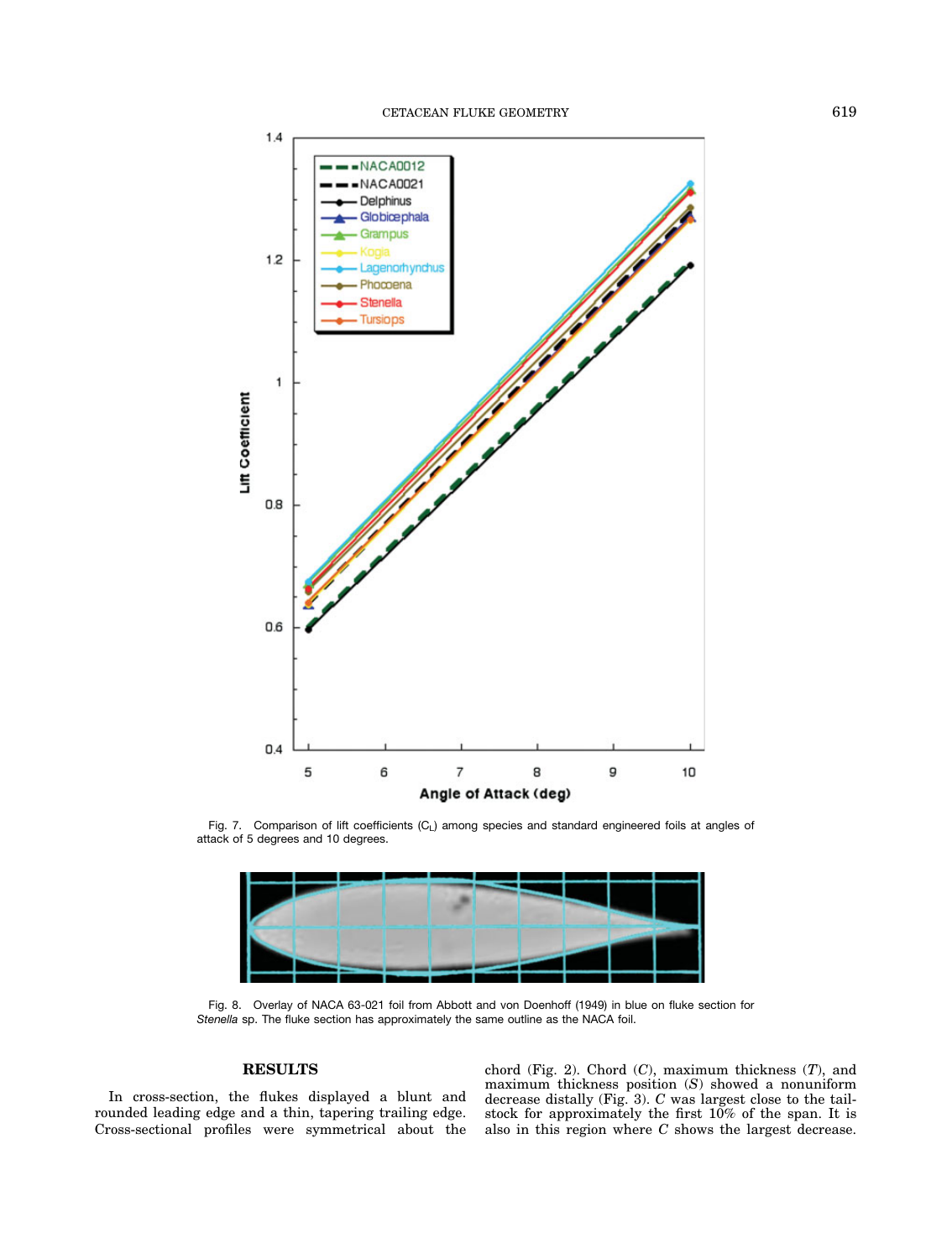| <b>Species</b>            | $C_{\text{L}}(10^{\circ})$ | Maximum<br>$(m s^{-1})$ | Cruise<br>$(m s^{-1})$ | Reference |
|---------------------------|----------------------------|-------------------------|------------------------|-----------|
| Delphinus delphis         | $1.16\,$                   | $12.5 - 13.9$           | $1.6 - 2.8$            | 2,5,14    |
| Globicephala melaena      | 1.27                       | 11.3                    | $2.6 - 3.6$            | 6,12      |
| Grampus griseus           | $1.32\,$                   | $7.8 - 8.9$             | $1.7 - 1.9$            |           |
| Kogia breviceps           | $1.26\,$                   | N/A                     | $1.5\,$                | 10        |
| Lagenorhynchus acutus     | 1.33                       | 7.7 <sup>a</sup>        | $1.4 - 3.4$            | 3,8       |
| Phocoena phocoena         | 1.29                       | $4.6 - 6.2$             | $1.3 - 2.0$            | 3,4       |
| Stenella sp.              | 1.31                       | $6.1 - 8.2$             | $3.3 - 4.6$            | 1,11      |
| <i>Tursiops truncatus</i> | 1.34                       | $8.2 - 11.1$            | $2.2 - 4.2$            | 9, 13, 15 |

TABLE 2. Lift coefficient at  $10^{\circ}$  angle of attack and swimming speeds

<sup>a</sup>Value for related species Lagenorhynchus obliquidens.

References: 1) Au et al., 1988; 2) Cummings et al., 1968; 3) Curren et al., 1994; 4) Gaskin et al., 1975; 5) Hui et al., 1987; 6) Johanessen and Harder, 1960; 7) Kruse et al., 1999; 8) Lockyer and Morris, 1987; 9) Mörzer Bruyns, 1971; 10) Nowak, 1991; 11) Pilleri and Knuckey, 1969; 12) Rohr et al., 2002; 13) Tomlin, 1957; 14) Wood, 1998.

Beyond this proximal region, C decreased steadily toward the tip. Both  $S$  and  $T$  decreased at a relatively steady rate from the tailstock to the tip.

The thickness ratio  $(TR)$  varied along the span of the fluke and among species (Fig. 4). When the data were pooled for all species, TR was shown to increase from the tailstock to a maximum at 20% of span. From this point, TR decreased steadily to the tip (Fig. 5). The mean TR at 20% of span was  $0.218 \pm 0.007$ . The maximum value of TR was 0.227 for Globicephala at 20% of span and the minimum TR was 0.139 for Kogia near the fluke tip at 90% of span.

The shoulder position (SP) remained constant across the span (Fig. 6). Mean SP for the pooled data over the span for all species was  $0.285 \pm 0.036$ . The largest mean  $\overline{SP}$  over the span was 0.316  $\pm$  0.060 for Stenella, and the lowest mean SP was  $0.256 \pm 0.030$  for Delphinus. SP ranged from 0.418 for Stenella to 0.193 Kogia at 70% and 90% of span, respectively. Spanwise variation was indicated by coefficient of variation (V; Simpson et al., 1960). The smallest V  $(3.00)$  occurred at 20% of span; whereas, 90% of span had the largest V (11.46). The LER ranged from 0.032 for Stenella to 0.041 for Phocoena (Table 1).

Lift coefficient increased with angle of attack. Lagenorhynchus and Delphinus exhibited the largest and smallest  $C_{L}$ , respectively, at angles of attack of 5 degrees and 10 degrees (Fig. 7). Only Delphinus had values of  $C_L$ below those for the NACA 0012 foil by approximately 0.4%.  $\rm C_L$  for  $Lagenorhynchus$  was 10.8–12.5% greater than for the NACA 0012. Compared with the NACA0021, lower values of  $C<sub>L</sub>$  were found for *Delphi*nus, Globicephala, Kogia, and Tursiops (Fig. 7). The  $C_L$ values for *Delphinus* were 7.1% lower than  $C_{L}$  for the NACA 0021 at 10 degrees; whereas,  $C_L$  was up to 5.7% higher for Lagenorhynchus at 5 degrees.

## DISCUSSION

The flukes of modern cetaceans are the primary propulsive structure (Fish and Rohr, 1999). The propulsive motions of the flukes are a combination dorsoventral oscillation (heave) and angular change to the axis of progression of the animal (pitch). In this way, the flukes act as an oscillating wing; whereby, the pitch controls the angle of attack (i.e., angle of fluke longitudinal axis to the incident water flow) so that the flukes generate an anteriorly directed lift force. Thrust is generated as a component of hydrodynamically derived lift over the stroke cycle. Thrust from lift increases directly with angle of attack until stall is reached. Stall is the abrupt loss of lift due typically from separation of flow about the leading edge of a wing or hydrofoil.

As wing-like structures, the flukes can be analyzed like engineered air- and hydrofoils to determine their effectiveness in lift generation (Lang, 1966; Bose et al., 1990; Fish and Battle, 1995; Pavlov, 2003). Well-performing flukes should possess a morphology that maximizes the ratio of lift to drag (i.e., resistive force), generated by their action (Webb, 1975). Therefore, the shape of the flukes influences the energy requirements for swimming. The symmetrical cross-sections of the flukes were highly streamlined and indicate hydrodynamic adaptations for high lift generation. A streamlined shape is characterized by a blunt, rounded leading edge, maximum thickness located one third to one half of the chord posterior of the leading edge, and tapering toward the trailing edge. The rounded leading edge, position of the shoulder, and sharp trailing edge is crucial for lift generation, while minimizing drag (Webb, 1975; Vogel, 1994).

The values of SP and TR in this study corresponded to previously published values. Fluke sections ranged from 0.25 to 0.4 for SP and between 0.16 and 0.25 for TR (Lang, 1966; Shpet, 1975; Bose et al., 1990). SP and TR indicate hydrodynamic performance relating to the generation of lift and drag for the sections of the fluke (von Mises, 1945; Hoerner, 1965). These parameters affect the pressure distribution. A favorable pressure gradient has pressure decreasing in the downstream direction, which facilitates flow over the surface of the fluke. An adverse pressure gradient has pressure increasing in the downstream direction and retards flow over the surface of the fluke. The favorable and adverse pressure gradients are located upstream and downstream of SP, respectively. The adverse pressure gradient facilitates flow separation from the fluke surface and results in a large increase in drag (Webb, 1975; Vogel, 1994). By displacement of SP further downstream on the fluke section, separation can be delayed by promoting a longer favorable pressure gradient.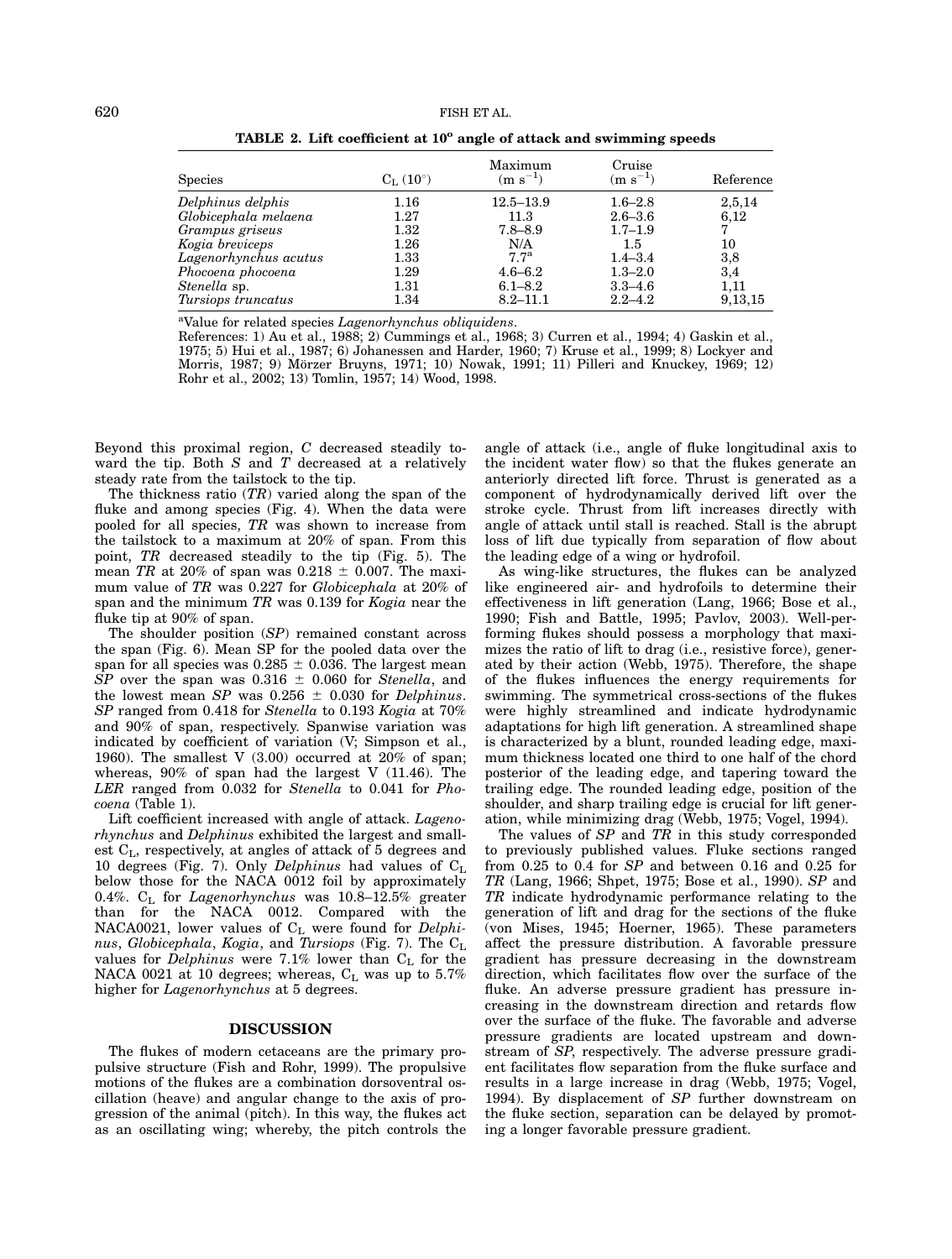Engineered ''laminar'' foils have a far posteriorly displaced SP (0.45) to delay separation and reduce drag (Vogel, 1981; Pavlov, 2003). Researchers believe that more posterior SP is associated with faster swimming whales (Shpet, 1975). However, the mean SP for all species and sections was only 0.285. The fast swimming dolphins Stenella and Lagenorhynchus had SP values above and below the mean SP. This position is most likely a compromise between drag reduction and lift generation at high angles of attack. Although incurring low drag when closely oriented to the on-coming flow, "laminar" foils are prone to turbulence and premature separation with increasing angle of attack (Vogel, 1981). An SP that is located along the first third of the chord may be a compromise for flukes. Flukes must maintain lift without stalling while oscillating over a range of angles of attack and simultaneously minimize drag.

Streamlined foil sections with low TR have lower drags than high TR foils. Low TR foils have a small pressure gradient magnitude, which reduces drag. Lift, however, is enhanced and stall delayed as TR increases. The NACA 63-006 foil with a  $TR$  of 0.06 has a lift coefficient approximately 0.87 and a stall angle of 11 degrees, whereas the NACA 63-021 with a  $TR$  of 0.21 has a lift coefficient approximately 1.40 and a stall angle of 17 degrees (Abbott and von Doenhoff, 1949). The implications for flukes are that inboard portions of the span would generate more lift and be less likely to stall than near the tips. Tip stall may be mitigated by spanwise flexibility. Lagenorhynchus acutus displayed a 13% deflection from tip to tip across the fluke span (Curren et al., 1994). The center of the flukes is more rigid than the tips. During the up-strokes fluke tips are bent down slightly from the plane of the fluke and lag behind the center, whereas bending in the opposite direction occurs during the down-stroke. Bose et al. (1990) suggested that the phase difference due to this spanwise flexibility would prevent the total loss of thrust at the end of the stroke. While the tips would be ending the stroke and effectively generating no thrust, the center would have started the next stroke and begin thrust generation.

The range of LER measured in this study overlapped the range of values (0.01–0.09) for the flukes of other cetaceans collected by Bose et al. (1990). For both studies, LER was higher than engineered airfoils. Airfoils have typical LER values of zero (knife edge) to  $0.02$ (Hurt, 1965). Thick foil shapes (i.e., high  $TR$ ) with large LER have higher coefficients of lift than with small LER values of 0–0.01 (Jacobs et al., 1933). Increased drag due to a large LER is offset by the reduced likelihood of flow separation and stall with increasing angle of attack (Vogel, 1994). Flow can more smoothly move around the leading edge without incurring a large pressure gradient (Lang, 1966). For cetaceans, which oscillate their flukes, a high LER would help to avoid separated flow and loss of lift. There would be a smooth transition as the flow reverses direction around the leading edge through the stroke cycle.

The cross-sectional profile of the flukes is similar to engineered foils, which are classified by the National Advisory Committee for Aeronautics (NACA; Fish, 1998b). The NACA 63-021 foil (Abbott and von Doenhoff, 1949) provides a reasonable facsimile of the fluke sections (Fig. 8). Fluke profiles have also been compared with lesser known specialized airfoils, FX05-191 and EA6(-1-)-018 (Lang, 1966). The symmetrical profile of the NACA 0018 was used also to describe the cross-sectional fluke design of Tursiops truncatus (Kayan, 1979). The resemblance to the engineered NACA 63-021 foil suggests that the flukes would be able to produce high lift with low drag at angles of attack up to 17 degrees (Abbott and von Doenhoff, 1949). This would be possible because the shape of the fluke section does not promote extremes in the chordwise pressure distribution (Lang, 1966). Such extremes cause separation of flow from the foil surface, which induces stall and increases drag (Lang, 1966). At typical swimming speeds (2.5 m/sec and above) of dolphins, such as Tursiops truncatus (Williams et al., 1999; Fish and Rohr, 1999; Rohr et al., 2002), the maximum angle of attack is close to or below the 17 degrees stall angle for the NACA 63-021 foil (Fish, 1993). Indeed, angles of attack up to 30 degrees may be sustained by oscillating hydrofoils similar to dolphin flukes without stalling (Triantafyllou and Triantafyllou, 1995; Anderson et al., 1998). An oscillating foil can function at high angles of attack because of unsteady effects that enhance the pressure difference between the two sides of the foil and result in greater lift production.

For the various cetaceans from three odontocete families examined in this study, there is a consistency in the cross-sectional geometry. The cross-sectional geometry indicates similar hydrodynamic performance among cetaceans. With the exception of the single specimen of Delphinus, the cetaceans demonstrated high lift performance based on computational analysis (Fig. 7). Lagenorhynchus and Delphinus had the highest and lowest computed values of  $C_L$ , respectively. This finding was surprising as  $Del$ phinus is regarded as a high-speed swimmer (Hui, 1987). Compared with Lagenorhynchus, Delphinus has higher maximum swimming speeds (Table 2). Comparison of routine cruising speeds showed Stenella and Tursiops to have the highest speeds, whereas Delphinus cruises at low speeds commensurate with the lower value of  $C_{L}$  (Table 2). The variation of  $C_{\text{L}}$  and swimming speeds for cetaceans suggest that locomotor performance may be influenced by additional factors. Performance differences of cetacean flukes are expected due to scaling, material properties, kinematic control, and planform design.

Although the variation in cross-sectional geometry was low for species examined in this study, the planar geometry of flukes across the Cetacea does exhibit considerable variation, which can influence hydrodynamic performance (Fish, 1998b). The fluke shape approximates a delta wing with tapering tips with rearward sweep angle up to 47.4 degrees (Fish, 1998b). Tapered wings with sweepback have reduced drag with low stall characteristics (van Dam, 1987; Lee and Ho, 1990; Johansson and Norberg, 2003). Extreme departure from the general fluke shape is displayed by narwhals. The leading edge of the flukes of older males becomes slightly concave with no sweepback (Hay and Mansfield, 1989). Whether this fluke shape is a hydrodynamic adaptation associated with the unique, long tapering tusk exhibited by males, still remains to be investigated. Another interesting variant of fluke design is the crenelated trailing edge of the humpback whale. Tests on wings with serrated trailing edge indicate reduced drag (Bushnell and Moore, 1991), whereas a rippled trailing edge delays stall at the trailing edge and provides higher maximum lift (Werle et al., 1987).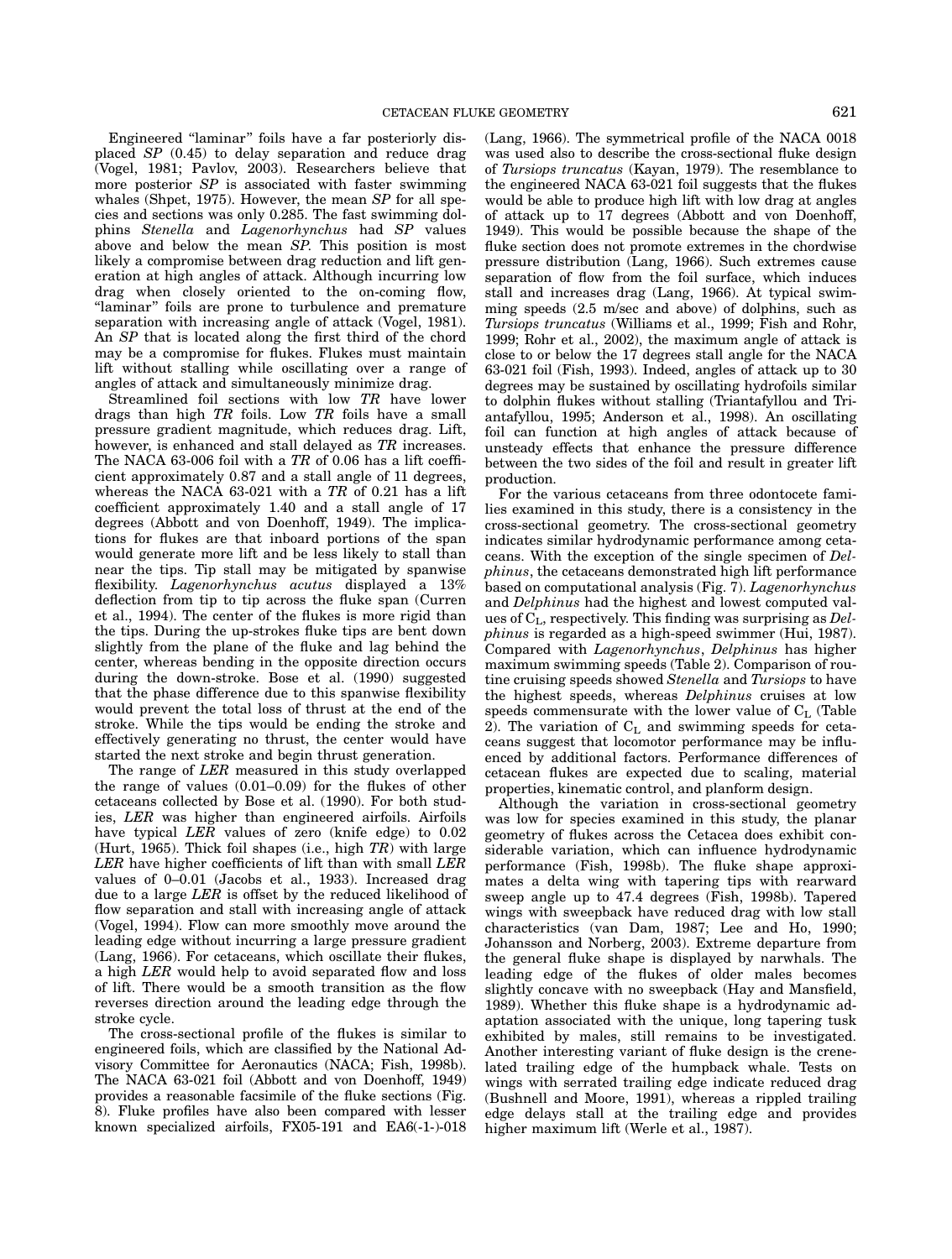CT scans provide an effective tool to collect high-resolution morphometric data on three-dimensional geometries. Interest in the development of biorobots and nonpropeller propulsive systems has focused on an examination of animal systems and locomotor performance (Triantafyllou and Triantafyllou, 1995; Taubes, 2000; Fish, 2006; Fish and Lauder, 2006). The paucity of detailed three-dimensional data on control surfaces has meant that engineers based predictive models and robotic designs on flat plates or standard foils. Such assumptions can limit performance capabilities (i.e., thrust production, lift generation, propulsive efficiency). Animal systems hold promise for improved performance by machines in the aquatic realm. The potential benefits from application of fluke geometry to manufactured systems operating in water are high speeds, vorticity control, energy economy, and enhanced maneuverability.

## ACKNOWLEDGMENTS

We thank Julie Arruda, Perry Habecker, Scott Cramer, Jennifer Maresh, Mariela Muniz, Moira Nusbaum, and Robert Schoelkopf for their assistance. Flukes were collected with permission of the Northeast Regional Office of the National Marine Fisheries Service. This research was funded by a grant from the Office of Naval Research (Program manager Promode Bandyopadhyay).

## LITERATURE CITED

- Abbott I, von Doenhoff A. 1949. Theory of wing sections. New York: Dover.
- Anderson J, Streitlien K, Barrett D, Triantafyllou M. 1998. Oscillating foils of high propulsive efficiency. J Fluid Mech 360:41–72.
- Au D, Scott M, Perryman W. 1988. Leap-swim behavior of ''porpoising'' dolphins. Cetus 8:7–10.
- Bose N, Lien J. 1989. Propulsion of a fin whale (Balaenoptera physalus): why the fin whale is a fast swimmer. Proc R Soc Lond B 237:175–200.
- Bose N, Lien J, Ahia J. 1990. Measurements of the bodies and flukes of several cetacean species. Proc R Soc Lond B 242:163– 173.
- Bushnell D, Moore K. 1991. Drag reduction in nature. 23:65–79.
- Cooper L, Berta A, Dawson S, Reidenberg JS. 2007. Evolution of hyperphalangy and digit reduction in the Cetacean manus. Anat Rec (this issue).
- Cummings W, Thompson P, Cook R. 1968. Underwater sounds of migrating gray whales, Eschrichtius glaucus (Cope). J Acoust Soc Am 44:1278–1281.
- Curren K, Bose N, Lien J. 1994. Swimming kinematics of a harbor porpoise (Phocoena phocoena) and an Atlantic white-sided dolphin (Lagenorhynchus acutus). Mar Mammal Sci 10:485–492.
- Daniel T, Webb P. 1987. Physics, design, and locomotive performance. In: Dejours P, Bolis L, Taylor C, Weibel E, eds. Comparative physiology: Life in water and on land. New York: Springer-Verlag. p 343–369.
- Felts W. 1966. Some functional and structural characteristics of cetacean flippers and flukes. In: Norris KS, editor. Whales, dolphins, and porpoises. Berkeley: University of California Press. p 255–276.
- Fish F. 1993. Power output and propulsive efficiency of swimming bottlenose dolphins (Tursiops truncatus). J Exp Biol 185:179– 193.
- Fish F. 1998a. Comparative kinematics and hydrodynamics of odontocete cetaceans: morphological and ecological correlates with swimming performance. J Exp Biol 201:2867–2877.
- Fish F. 1998b. Biomechanical perspective on the origin of cetacean flukes. In: Thewissen J, editor. The emergence of whales: evolutionary patterns in the origin of Cetacea. New York: Plenum Press. p 303–324.
- Fish F. 2006. Limits of nature and advances of technology in marine systems: what does biomimetics have to offer aquatic robots? J Appl Bionics Biomech 3:49–60.
- Fish F, Battle J. 1995. Hydrodynamic design of the humpback whale flipper. J Morphol 225:51–60.
- Fish F, Rohr J. 1999. Review of dolphin hydrodynamics and swimming performance. SPAWARS Syst Cen Tech Rep 1801, San Diego, CA.
- Fish F, Lauder G. 2006. Passive and active flow control by swimming fishes and mammals. Ann Rev Fluid Mech 38:193–224.
- Gaskin D, Smith G, Watson A. 1975. Preliminary study of movements of harbour porpoises (Phocoena phocoena) in the Bay of Fundy using radiotelemetry. Can J Zool 53:1466–1471.
- Hay K, Mansfield A. 1989. Narwhal Monodon monoceros Linnaeus, 1758. In: Ridgway SH, Harrison R, editors. Handbook of marine mammals. Vol. 4. San Diego: Academic Press. p 145–176.
- Hoerner S. 1965. Fluid-dynamic drag. Published by author: Brick Town, NJ: Hoerner.
- Howell A. 1930. Aquatic mammals. Springfield, IL: Charles C. Thomas.
- Hui C. 1987. Power and speed of swimming dolphins. J Mammal 68:126–132.
- Hurt H, Jr. 1965. Aerodynamics for naval aviators. US Navy, NAV-WEPS 00-80T-80. Washington, DC: Department of the Navy.
- Jacobs E, Ward K, Pinkerton R. 1933. The characteristics of 78 related airfoil sections from tests in the variable-density wind tunnel. NACA Rep. 460.
- Johannessen C, Harder J. 1960. Sustained swimming speeds of dolphins. Science 132:1550–1551.
- Johansson R, Norberg R. 2003. Delta-wing function of webbed feet gives hydrodynamic lift for swimming propulsion in birds. Nature 424:65–68.
- Kayan V. 1979. The hydrodynamic characteristics of the caudal fin of the dolphin. Bionka 13:9–15. (translated from Russian).
- Kruse S, Caldwell D, Caldwell M. 1999. Risso's dolphin Grampus griseus (G. Cuvier, 1812). In: Ridgway SH, Harrison R, editors. Handbook of marine mammals. Vol. 6. San Diego: Academic Press. p 183–212.
- Lang T. 1966. Hydrodynamic analysis of dolphin fin profiles. Nature 209:1110–1111.
- Lang T. Daybell D. 1963. Porpoise performance tests in a seawater tank. Nav Ord Test Sta Tech Rep 3063.
- Lee M, Ho C-M. 1990. Lift force of delta wings. Appl Mech Rev 43:209–221.
- Lighthill J. 1970. Aquatic animal propulsion of high hydromechanical efficiency. J Fluid Mech 44:265–301.
- Lockyer C, Morris R. 1987. Observations on diving behaviour and swimming speeds in wild juvenile Tursiops truncatus. Aquat Mammal 13.1:31–35.
- Mörzer Bruyns W. 1971. Field guide to whales and dolphins. Amsterdam: Mees.
- Nowak R. 1991. Walker's mammals of the world. Baltimore: Johns Hopkins University Press.
- Pavlov V. 2003. Wing design and morphology of the harbor porpoise dorsal fin. J Morphol 258:284–295.
- Pilleri G, Knuckey J. 1969. Behaviour patterns of some Delphinidae observed in the western Mediterranean. Z Tierpsychologie 26:48–72.
- Purves P. 1969. The structure of the flukes in relation to laminar flow in cetaceans. Zeit Saugertier 34:1–8.
- Rohr J, Fish F, Gilpatrick J. 2002. Maximum swim speeds of captive and free ranging delphinids: critical analysis of extraordinary performance. Mar Mammal Sci 18:1–19.
- Schultz W, Webb P. 2002. Power requirements of swimming: do new methods resolve old questions? Integ Comp Biol 42:1018–1025.
- Shpet N. 1975. Distinctions of body shape and caudal fin of whales. Bionika 9:36–41.
- Simpson G, Roe A, Lewontin R. 1960. Quantitative zoology. New York: Harcourt, Brace, Jovanovich.